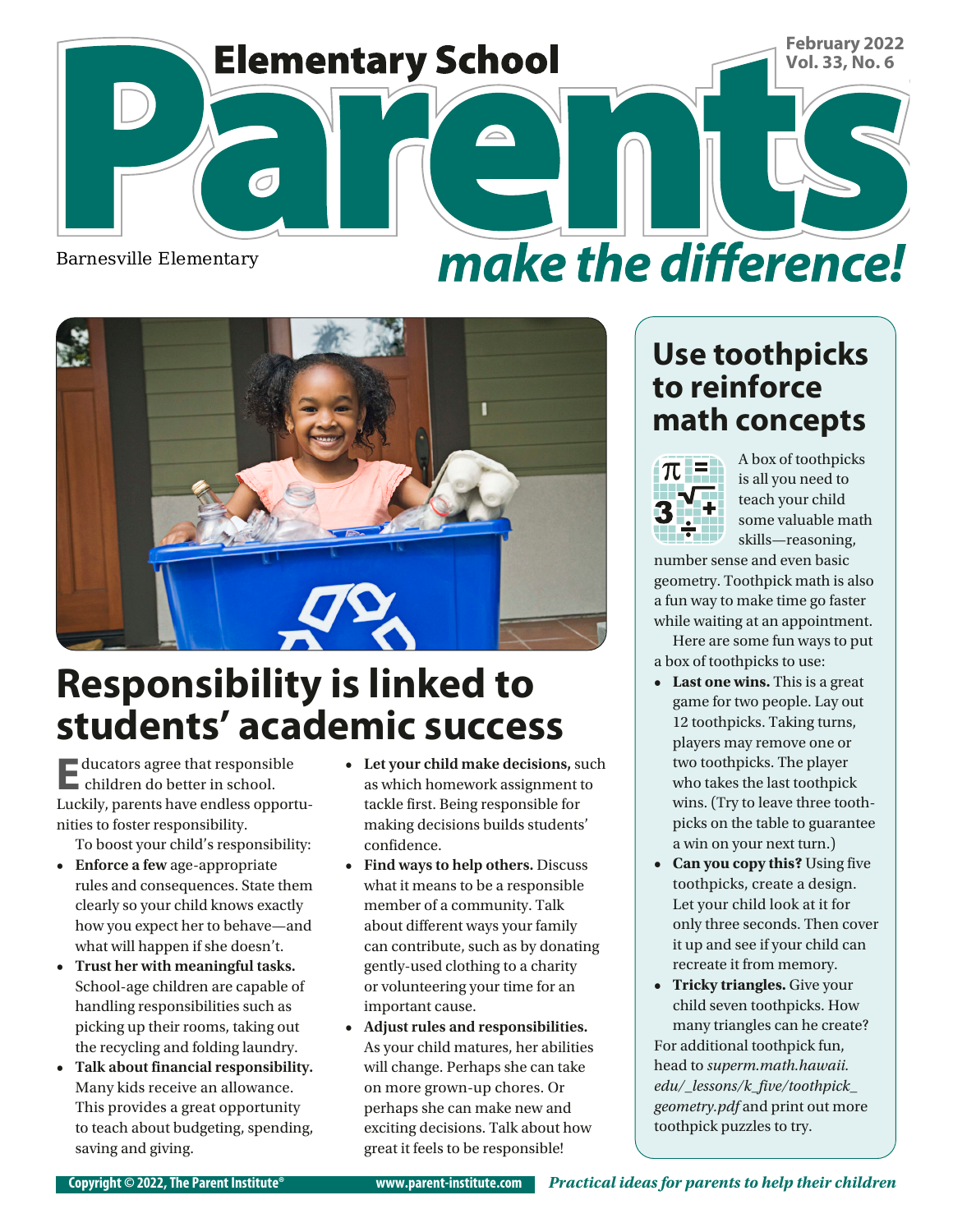## **Tackle social problems before they affect school performance**



with "friends" who turn out not to be friends is a tough lesson. And it's one that can distract

your child from academic learning and affect his performance in school.

Talk to your child about qualities that make someone a true friend. Suggest he avoid classmates who seem:

- **• Selfish.** Does the person seem to think and talk mostly about himself? Is he using your child in order to *get* something?
- **• Phony.** Does the person say one thing and then do another?
- **• Dishonest.** Someone who wants to use a friend to cheat on a test is not really a friend at all.

**• Unreliable.** Did the person say he'd walk home with your child after school, but then head off to someone else's house instead?

Remind your child that he is worthy of *real* friends who make him feel good about himself—and he should stay clear of people who have not earned his friendship.

**Source:** R.M. Kidder, *Good Kids,Tough Choices: How Parents Can Help Their Children Do the Right Thing,* Jossey-Bass.

**"Truly great friends are hard to find, difficult to leave, and impossible to forget."**

 *—G. Randolf*

## **Celebrate Presidents Day with a variety of learning activities**



February 21 is Presidents Day in the United States. Try these enjoyable learning activities to help your child discover more

about U.S. presidents:

- **• Find a book** with pictures of U.S. presidents. Have your child match those pictures to the faces on coins and bills. Give him pennies, nickels, dimes and quarters. He can also match pictures to one-, five- and twenty-dollar bills.
- **• Take a virtual tour** of George Washington's home. Visit *[www.](http://www.mountvernon.org/the-estate-gardens/the-mansion/mansion-virtual-tour) [mountvernon.org/the-estate-gardens/](http://www.mountvernon.org/the-estate-gardens/the-mansion/mansion-virtual-tour) [the-mansion/mansion-virtual-tour](http://www.mountvernon.org/the-estate-gardens/the-mansion/mansion-virtual-tour)*.
- **• Learn how the office of president**  was created by watching a short animated TedED video at *[ed.ted.](http://ed.ted.com/lessons/inventing-the-american-presidency-kenneth-c-davis) [com/lessons/inventing-the-american](http://ed.ted.com/lessons/inventing-the-american-presidency-kenneth-c-davis)[presidency-kenneth-c-davis.](http://ed.ted.com/lessons/inventing-the-american-presidency-kenneth-c-davis)*
- **• Ask your child** to imagine he's president for a day. Then help him write a short essay, answering several questions: What is his day like? What powers does he have? What laws would he create or change?
- **• Write a letter.** Does your child have something he'd like to say to the president? Encourage him to write a letter. Be sure to follow the guidelines at *[www.whitehouse.gov/](http://www.whitehouse.gov/get-involved/write-or-call) [get-involved/write-or-call.](http://www.whitehouse.gov/get-involved/write-or-call)*
- **• Share the legend** of George Washington cutting down the cherry tree. Talk about how Lincoln was known as "Honest Abe." Discuss the value of honesty. Ask your child what other qualities a president needs.
- **• Find crafts, coloring pages,** word searches and more fun activities to do with your child at *[www.](http://www.dltk-kids.com/crafts/presidents.html) [dltk-kids.com/crafts/presidents.html](http://www.dltk-kids.com/crafts/presidents.html).*

#### **Are you helping your child learn**  Learning how to deal **by the United States of the person say he'd family history?**



Learning about family origins is a great way to ignite a child's curiosity and bring history to life. Answer *yes* or *no* to the

questions below to see if you are helping your child learn more about your family:

**\_\_\_1. Do you share old family** photos and family stories with your child?

**\_\_\_2. Do you prepare family recipes**  together? Preparing and sharing food is a great way to build connections.

**\_\_\_3. Do you encourage your child**  to ask older family members about their memories of childhood?

**\_\_\_4. Have you looked on a map** with your child to see the country or countries that her ancestors came from? Check out books about those places when you go to the library.

**\_\_\_5. Are you keeping a scrapbook** to preserve your family's history? Keep photos and letters that show what your life is like.

 **How well are you doing?** More *yes* answers mean you are giving your child roots in family history. For *no* answers, try those ideas.



Practical Ideas for Parents to Help Their Children. ISSN: 1523-1275

For subscription information call or write: The Parent Institute, 1-800-756-5525, P.O. Box 7474, Fairfax Station, VA 22039-7474. Fax: 1-800-216-3667.

Or visit: www.parent-institute.com.

Published monthly September through May. Copyright © 2022, The Parent Institute, a division of PaperClip Media, Inc., an independent, private agency. Equal opportunity employer.

Publisher: Doris McLaughlin. Publisher Emeritus: John H. Wherry, Ed.D. Editor: Rebecca Hasty Miyares.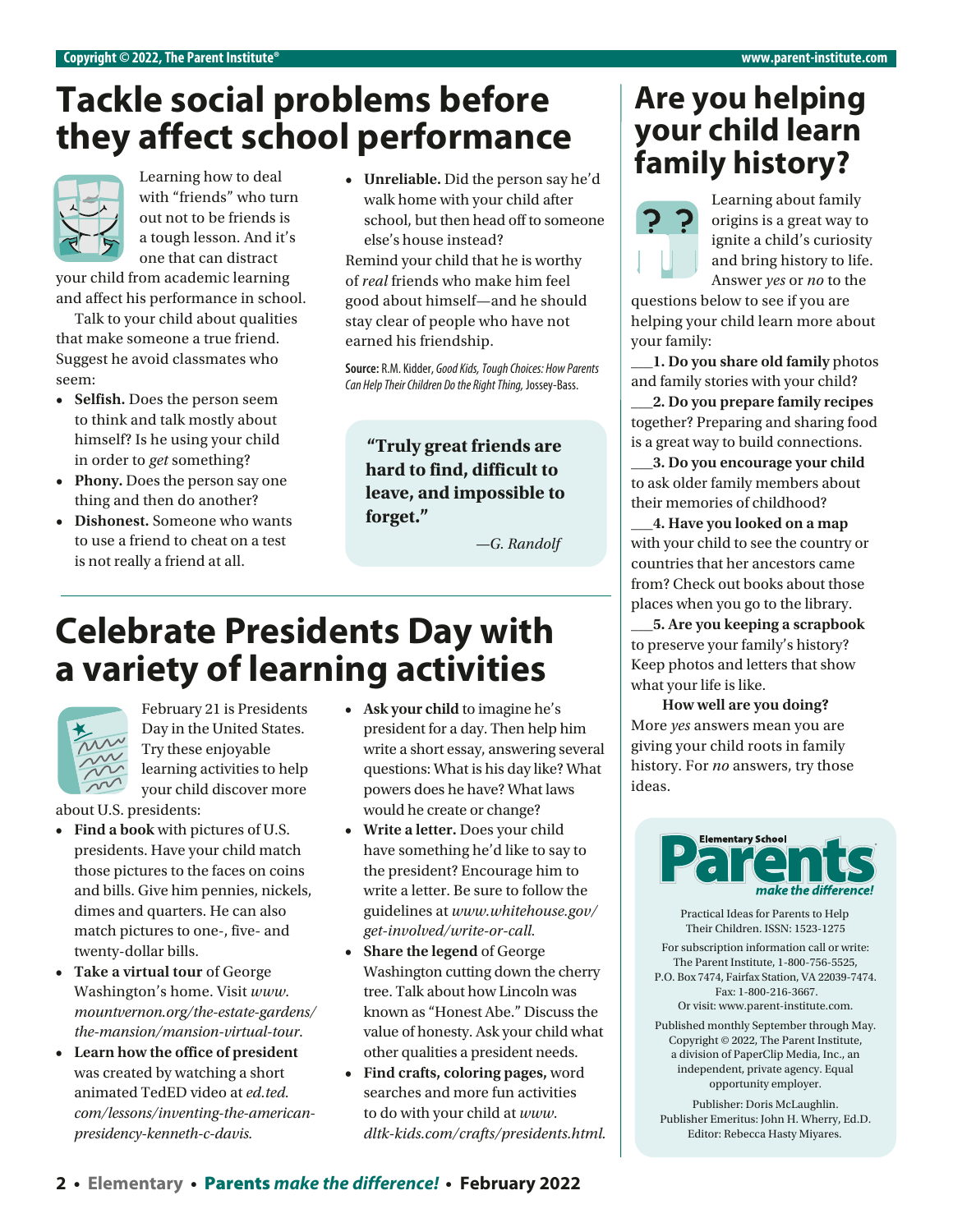#### **Practice tests reinforce learning and boost your child's recall**



How should your child study for tests? Research shows that taking practice tests is an effective way to study.

The act of recalling information is a learning activity that also helps students retain the information better. Plus, practice tests show students how well they know the content.

Practice testing can occur in several ways. Students might:

**• Take quizzes in class.** Help your child understand that quizzes are useful opportunities to practice recalling information. Simply taking a quiz can improve her learning and future grades.

 When your child gets a graded quiz back, she should take time to correct any wrong answers and use the quiz for further studying.

- **• Work with others.** Consider allowing your child to invite a classmate over to study and quiz one another. Or, they could meet over Zoom or FaceTime. You can also help your child study by calling out questions.
- **• Study independently.** Your child can use flash cards and make her own practice tests. Discuss how to create questions by looking over notes, textbooks and handouts. She should notice the section headings, vocabulary words and review questions.

Don't let your child stop at one quiz. Research shows that quizzing five to seven times reinforces learning even more!

**Source:** J. Dunlosky and others, "Improving Students' Learning With Effective Learning Techniques," *Psychological Science in the Public Interest,* Association for Psychological Science.

#### **Boost your child's self-confidence with new family traditions**

This Valentine's Day, why not start some new family traditions that will help your child feel special? When children

feel special, their self-confidence gets a boost!

Here are some fun ideas to try this month and throughout the year:

- **1. Send "fan mail."** Praise your child's qualities and efforts in a note, poem or silly riddle. Send it through the post office. Or leave it under her pillow or anywhere else she will find it. Sign it, "From your biggest fan."
- **2. Make a date.** Each month, devote one day to your child. Write it on the calendar. Let her choose what to do and eat.
- **3. Give your child a place of honor.** At a dinner, put your child at the head of the table. Serve her first and make a water or milk toast to her. As at testimonial dinners, have each person say only nice things about the honored guest. (Siblings will try hard to do this, as they know their turn will be coming.)
- **4. Create a mini-museum.** In addition to the refrigerator, dedicate a wall in the house as a place to hang your child's art, writing, test papers and certificates. Change the "exhibits" often.
- **5. Provide "room service."** Surprise your child when she's getting ready for bed. Bring a healthy snack to her room. Take time to chat about her day.

Q: **My two sons could not be more different about homework. The older one spends about two hours a day on his school assignments. He asks for help constantly. He wants me to check over everything. My younger son says he doesn't have homework or he did it at school. When he does homework, he races through it. How can I help them find a happy medium?**

#### **Ouestions & Answers**

A: This is a snapshot of the challenges teachers face every day! Your children have the same parents and the same home environment. Yet they are as different as can be.

Surprisingly, however, their two approaches to homework can both be improved with the same three steps:

- **1. Talk with their teachers.** Share what your boys are doing at home. Two hours of homework a day might be more than the teachers expect. Could your son have so much because he's not finishing his classwork in school?
- **2. Establish a daily study time**  for each child. Your younger son might as well take time to work carefully. If he has no assignments, give him work to do during that time. You could, for example, ask him to read, solve math problems or review.
- **3. Set some ground rules.** At the start of every study session, go over the work your children have to do. Help them set priorities and make to-do lists. Stay nearby doing your own work, but encourage your older son to do the work himself. Check at the end of study time to see if they finished everything on their lists.